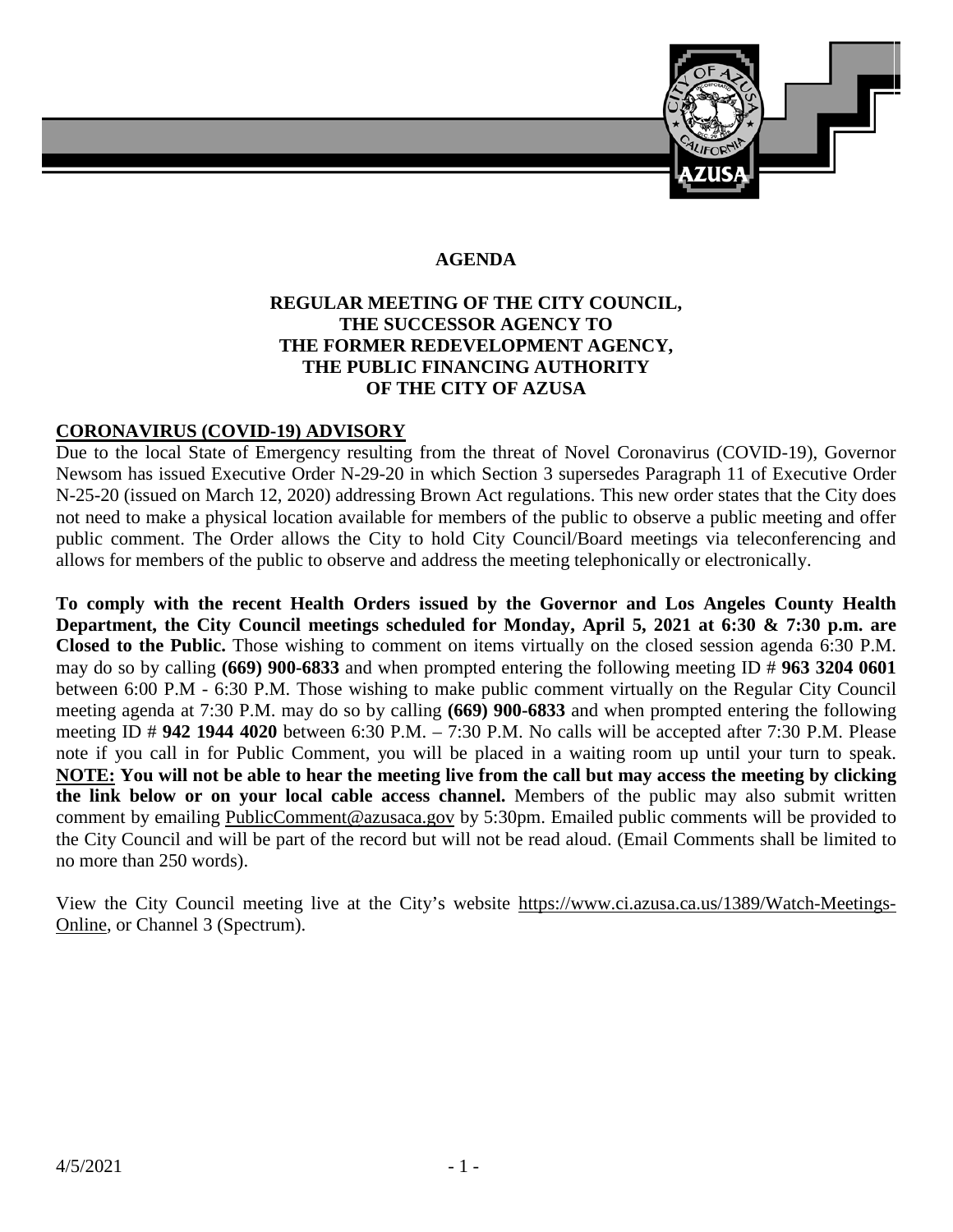#### **AZUSA AUDITORIUM – CLOSED TO THE PUBLIC MONDAY, APRIL 5, 2021 213 EAST FOOTHILL BOULEVARD 6:30 P.M. Closed Session AZUSA, CA 91702 7:30 P.M. Regular Meeting**

#### **AZUSA CITY COUNCIL**

**ROBERT GONZALES MAYOR**

**JESSE AVILA, JR. EDWARD J. ALVAREZ MAYOR PRO-TEM COUNCILMEMBER**

## **URIEL E. MACIAS ANDREW N. MENDEZ COUNCILMEMBER COUNCILMEMBER**

**6:30 P.M.** 

- 1. Call to Order
- 2. Roll Call

#### **CLOSED SESSION**

## **NOTICE TO THE PUBLIC FOR CLOSED SESSION**

*Prior to going into closed session the City Council will convene in the Auditorium serving as Council Chambers to take public comment on the closed session items only. General public comment will be provided for during the regular portion of the meeting beginning at 7:30 P.M.* 

#### 1. **THREAT TO PUBLIC SERVICES – Pursuant to California Government Code, Section 54957.**

Consultation with: Sergio Gonzalez, City Manager and Mike Bertelsen, Chief of Police Azusa Police Department

#### 2. **CONFERENCE WITH LEGAL COUNSEL – LIABILITY CLAIM - Pursuant to California Government Code, Section 54956.9 (d)(2)/(e)(3).**

Case Number/Claimant Name: Claim No. 2021-16, Erin Kay Coulter Agency Claimed Against: City of Azusa

## 3. **CONFERENCE WITH LABOR NEGOTIATORS – Pursuant to California Government Code, Section 54957.6.**

Agency designated Representative: Talika M. Johnson, Director of Administrative Services and Manny Robledo, Director of Utilities Employee Organization: IBEW

## **7:30 P.M. - REGULAR MEETING OF THE CITY COUNCIL, THE SUCCESSOR AGENCY, THE PUBLIC FINANCING AUTHORITY.**

## **NOTICE TO THE PUBLIC FOR REGULAR MEETING.**

*In compliance with Government Code Section 54957.5, copies of staff reports or other written documentation relating to each item of business referred to on the Agenda are on file in the Office of the City Clerk - 213 E. Foothill Blvd.; copies for public view are at the Azusa City Library - 729 N. Dalton Ave., Azusa Police Department Lobby - 725 N. Alameda Ave., and the City of Azusa Web Page www.azusaca.gov. Persons who wish to speak during the Public Participation portion of the Agenda or on a Public Hearing item, shall fill out a card requesting to speak and shall submit it to the City Clerk prior to 7:30 P.M.; cards submitted after this time will not be accepted.* 

 $4/5/2021$  - 2 -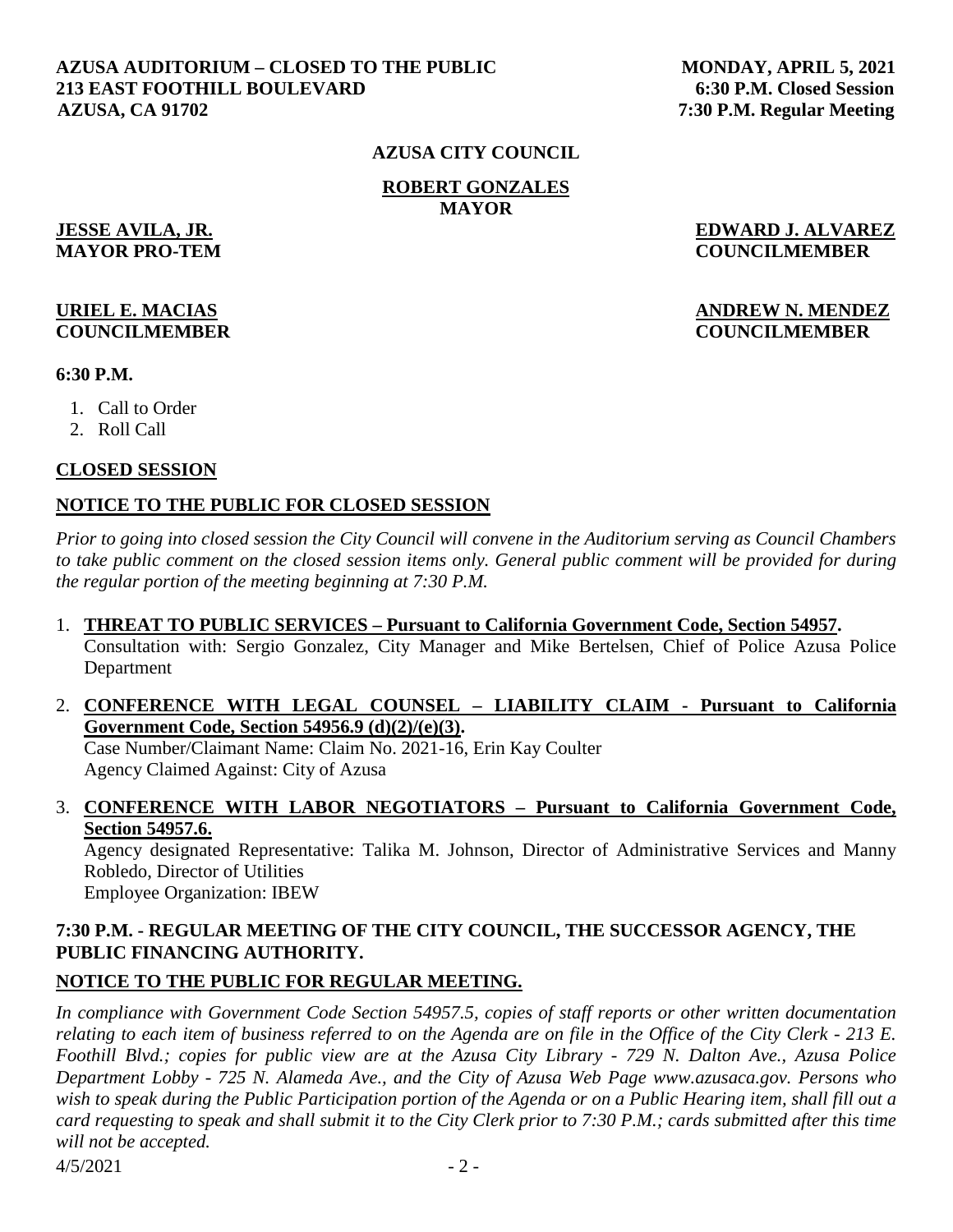## **A. PRELIMINARY BUSINESS**

- 1. Call to Order
- 2. Roll Call
- 3. Flag Salute
- 4. Invocation Pastor Rick MacDonald, Azusa House of Prayer
- 5. Closed Session Report by the City Attorney

# **CEREMONIAL**

- 1. ADOPT RESOLUTION OF THE CITY COUNCIL OF THE CITY OF AZUSA DENOUNCING HATE CRIMES AND RHETORIC AGAINST ASIAN AMERICANS AND PACIFIC ISLANDERS, AND REAFFIRMING OUR COMMITMENT TO ENSURE API AMERICANS FEEL SAFE AND WELCOME
- 2. Presentation of Proclamation proclaiming April 17, 2021 as Arbor Day in the City of Azusa.

# **B. PUBLIC PARTICIPATION**

*This time has been set aside for persons in the audience to make public comments on items within the subject matter jurisdiction of the council/agency board that are not listed on this agenda or are listed on this agenda as an item other than a public hearing item. Members of the audience will have the opportunity to address the City Council/Agency Board about public hearing items at the time the public hearing is held. Under the provisions of the Brown Act, the Council/Agency Board is prohibited from taking action on oral requests, but may refer the matter to staff or to a subsequent meeting. The Council/Agency Board will respond after public comment has been received. Each person or representative of a group shall be allowed to speak without interruption for up to five (5) continuous minutes, subject to compliance with applicable meeting rules. Questions to the speaker or responses to the speaker's questions or comments shall be handled after the speaker has completed his/her comments. Public Participation will be limited to sixty (60) minutes.*

## **C. REPORTS, UPDATES, AND ANNOUNCEMENTS FROM STAFF/COUNCIL**

1. City Manager Communications.

## **D. SCHEDULED ITEMS**

## 1. **INTRODUCE FIRST READING OF AN ORDINANCE TO REPEAL SECTION 78-40 OF THE AZUSA MUNICIPAL CODE RELATED TO THE RATE STABILIZATION RESERVE FOR STRANDED INVESTMENT AND ADOPT A RESOLUTION DIRECTING THE TRANSFER OF FUNDS TO THE ELECTRIC FUND UNRESTRICTED RESERVE.**

## **RECOMMENDED ACTION**:

- 1) Make a finding that events have overtaken the purpose of maintaining the Rate Stabilization Reserve Fund for Stranded Investment within the Electric Fund; and
- 2) Adopt Resolution No. 2021-C14, directing the Director of Administrative Services to transfer all monies from the Rate Stabilization Fund Reserve for Stranded Investment to the Electric Fund Unrestricted Reserve; and
- 3) Waive further reading, read by title only and introduce Ordinance No. 2021-02, repealing section 78-40 of the Azusa Municipal Code relating to Reserve for Stranded Investment within the Electric fund.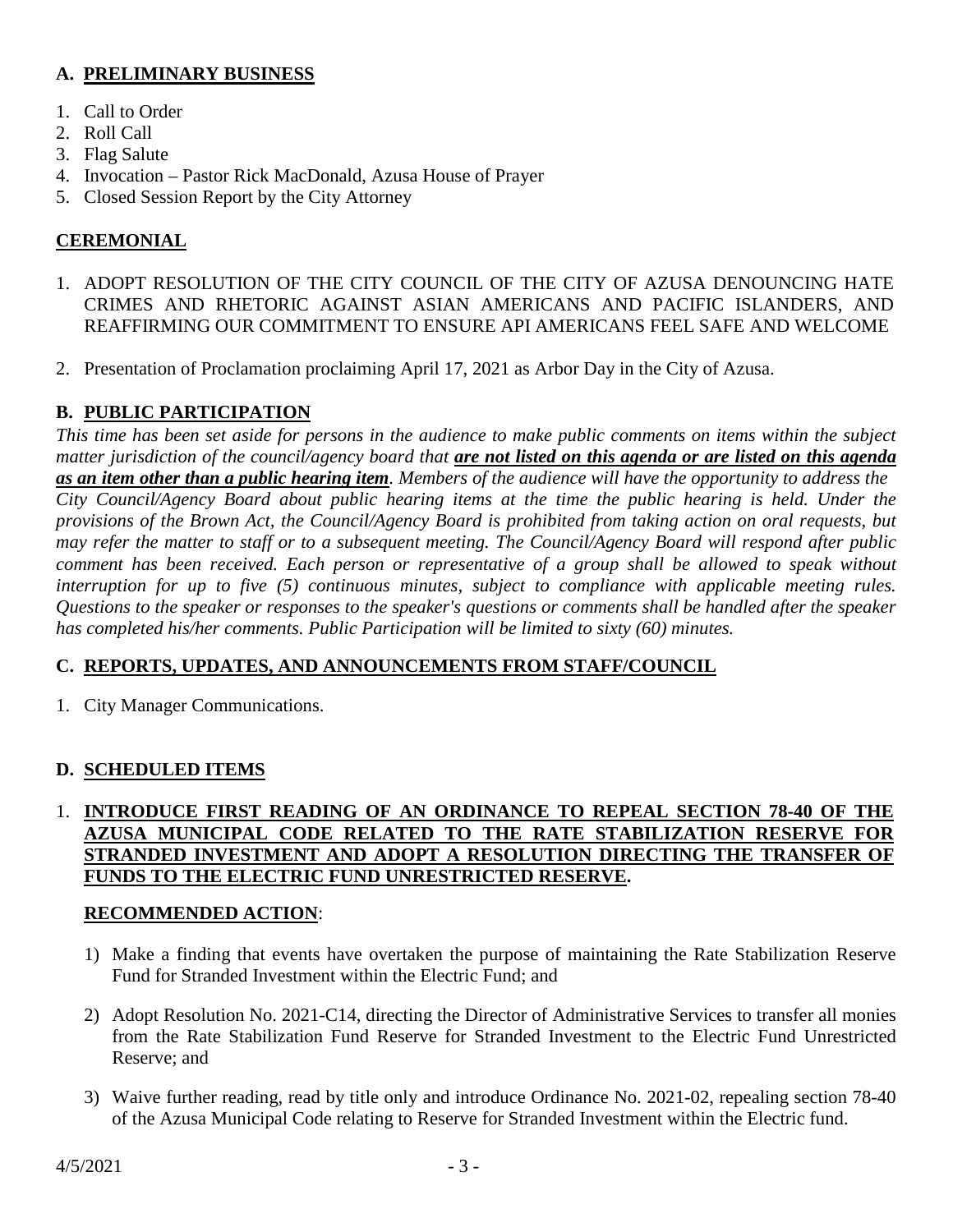## **E. CONSENT CALENDAR – CITY COUNCIL**

The *Consent Calendar adopting the printed recommended actions will be enacted with one vote. If Councilmembers or Staff wish to address any item on the Consent Calendar individually, it will be considered under SPECIAL CALL ITEMS.*

## 1. **MINUTES OF THE REGULAR MEETING OF MARCH 15, 2021.**

#### **RECOMMENDED ACTION:**

Approve minutes as written.

## 2. **RESOLUTION AUTHORIZING PAYMENTS OF WARRANTS BY THE CITY DATED MARCH 11, 2021 THROUGH MARCH 31, 2021.**

#### **RECOMMENDED ACTION**:

Adopt Resolution No. 2021-C15 allowing certain claims and demands and specifying the funds out of which the same are to be paid.

## 3. **HUMAN RESOURCES ACTION ITEMS.**

#### **RECOMMENDED ACTION**:

Approve the following Personnel Action Requests in accordance with the City of Azusa Civil Service Rules and applicable Memorandum of Understanding(s).

## 4. **REQUEST TO APPROVE A PROFESSIONAL SERVICES AGREEMENT WITH SCIENTIA CONSULTING GROUP.**

## **RECOMMENDED ACTION:**

Approve Professional Services Agreement with Scientia Consulting Group in a not to exceed annual amount to \$123,124; Authorize the City Manager to execute a contract, in a form acceptable to the City Attorney, on behalf of the City; Waive the competitive bidding process as authorized under Azusa Municipal Code Section 2-517(38) Computers, Computer Components and Services; and Approve necessary budget amendments and adjust the current fiscal year budget accordingly.

## 5. **APPROVE THE IMPROVEMENT PLANS AND SPECIFICATIONS FOR THE RESIDENTIAL RESURFACING PROJECT 2021 PROJECT No. 66121A AND AUTHORIZE STAFF TO SOLICIT A NOTICE OF INVITING BIDS.**

#### **RECOMMENDED ACTION:**

Approve the project plans and specifications; and Authorize staff to solicit a Notice of Inviting Bids for the Residential Resurfacing Project 2021 Project No. 66121A.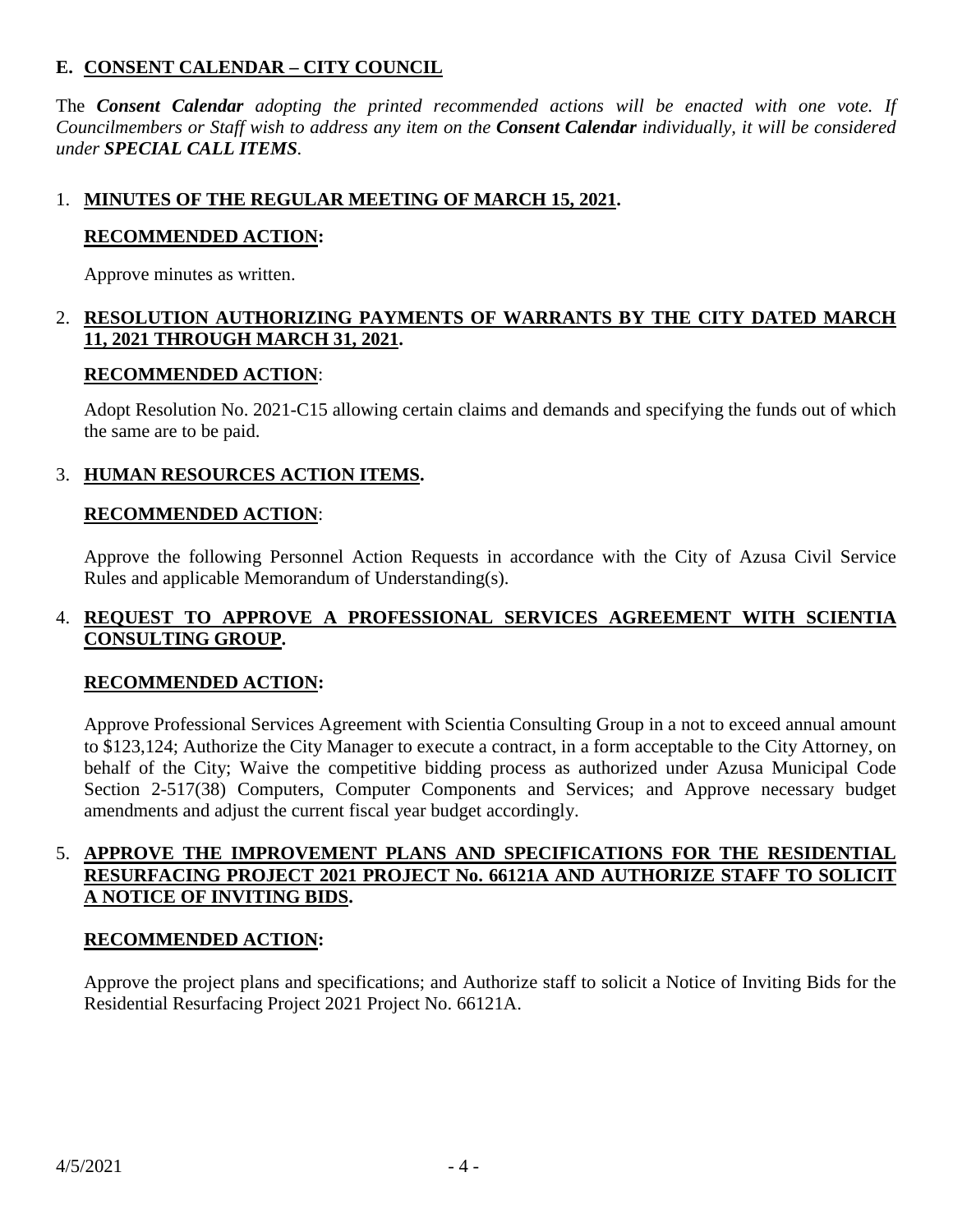## 6. **ACCEPTANCE OF PROJECT COMPLETION AND AUTHORIZATION TO FILE A NOTICE OF COMPLETION FOR THE TRAFFIC MANAGEMENT SYSTEM PROJECT NO. 66117C, 66117I, 66118C AND 66117J.**

#### **RECOMMENDED ACTION:**

Accept the project improvements; and Authorize Staff to file a Notice of Completion for the Traffic Management System Project No. 66117C, 66117I, 66118C, 66117J, and 66121C.

#### 7. **CONSIDERATION TO ENTER INTO A COOPERATIVE AGREEMENT WITH THE COUNTY OF LOS ANGELES DEPARTMENT OF PUBLIC WORKS FOR THE CONSTRUCTION OF THE ARROW HIGHWAY RAISED MEDIAN ISLANDS PROJECT NO. HSIPL-5112(019).**

#### **RECOMMENDED ACTION:**

Authorize the Mayor to execute a Cooperative Agreement with the County of Los Angeles Department of Public Works for a not to exceed amount of \$235,000 for the construction of the Arrow Highway Raised Median Islands Project.

## 8. **AUTHORIZE THE ISSUANCE OF NOT TO EXCEED \$6 MILLION AGGREGATE PRINCIPAL AMOUNT CITY OF AZUSA COMMUNITY FACILITIES DISTRICT NO. 2002-1 (SPECIAL TAX REFUNDING BONDS, SERIES 2021).**

#### **RECOMMENDED ACTION**:

Authorize the refinancing of the Community Facilities District 2002-1 Special Tax Bonds (Mountain Cove); and Authorize the City Manager or his designee to initiate a Term Sheet for sale of the bonds through a private placement structure to lock in interest rates to the benefit of impacted residents.

## **F. SUCCESSOR AGENCY RELATED BUSINESS.**

## 1. **RESOLUTION AUTHORIZING PAYMENT OF WARRANTS BY THE SUCCESSOR AGENCY DATED FEBRUARY 11, 2021 THROUGH MARCH 31, 2021.**

## **RECOMMENDED ACTION:**

1) Adopt Resolution No. 2021-R05 allowing certain claims and demands to be paid out of Successor Agency Funds.

## **G. ADJOURNMENT**

The meeting will be adjourned in memory of Lillian Acosta Garcia, Dave Lewis and Richard Betancourt, Lifelong Azusa Residents. We also adjourn in solemn honor of those Azusans who we've lost to Covid-19.

#### **UPCOMING MEETINGS**:

April 19, 2021, 6:30 p.m. Closed Session, 7:30 p.m. Regular Meeting May 3, 2021, 6:30 p.m. Closed Session, 7:30 p.m. Regular Meeting

 $4/5/2021$  - 5 -